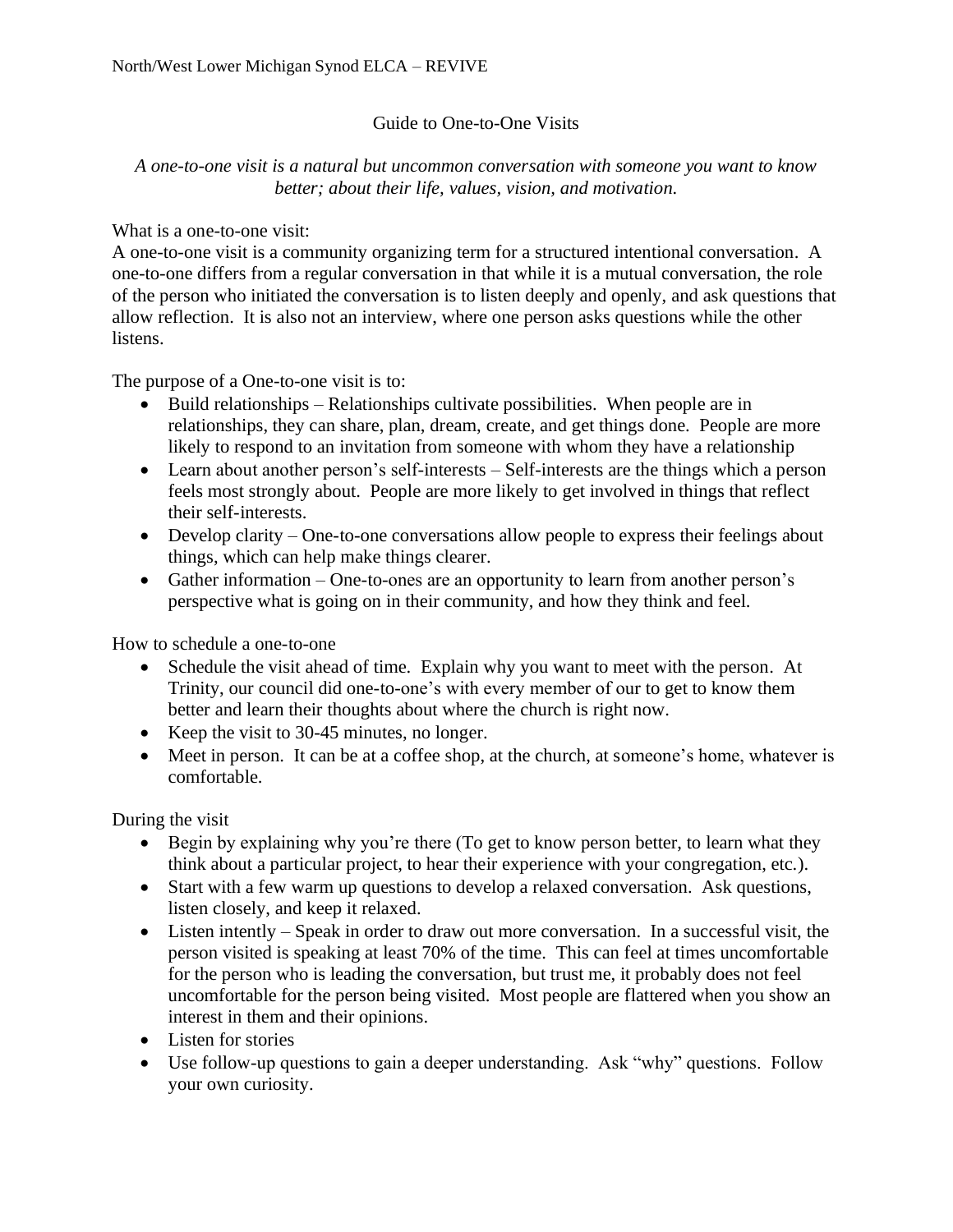Questions to ask:

Note: These are just ideas to get you started. Follow the flow of the conversation, and if you do not get to all of them, or even any of them, that is fine.

- What excites you about our congregation?
- What worries you about our congregation?
- Where do you see the Holy Spirit calling you in your life? In our congregation?
- Where do you see the Holy Spirit calling our church?
- What are your hopes and fears for our church? For our community?
- What do you think is our strongest and best ministry?
- What would make you proud to see us add or change?

After the visit, fill out a reflection form to help you reflect on the visit.

IMPORTANT: DO NOT take notes or fill out the form during the visit. You will forget some things, that is OK. The important things will stick in your mind. This is not an interview; you do not need a transcript.

Adapted from: "Guide to One-to-One Visits," handout, *Following Jesus: A Community Organizer*, ELCA Region 6 Gathering, October 14-16, 2015.